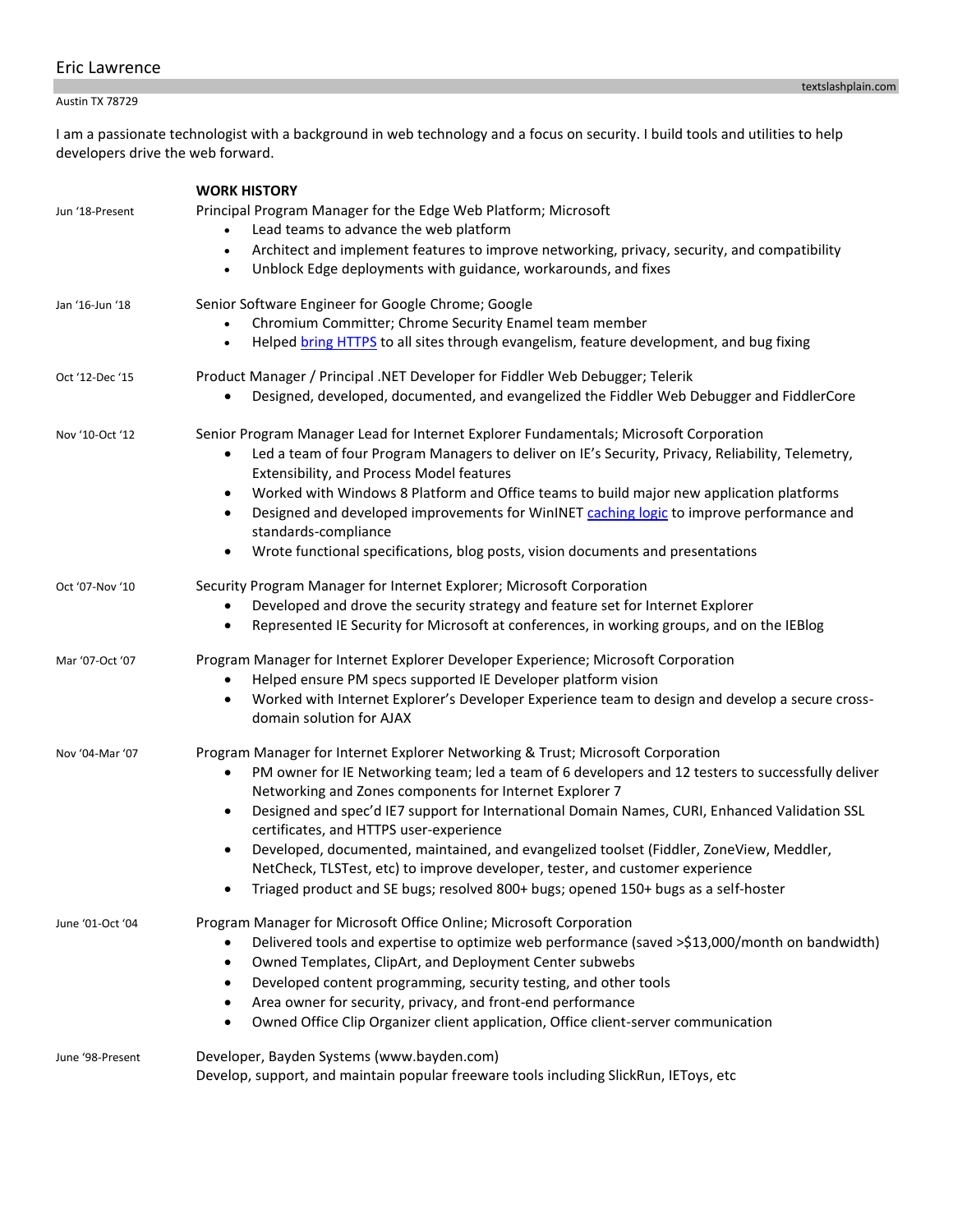## **AWARDS**

*Internet Explorer MVP*, 2013-2017 *Microsoft Engineering Excellence award* for Fiddler Web Debugger, 2007 *Office Security prize* for penetration testing, 2001

### **SELECTED SPEAKING ENGAGEMENTS**

Enigma 2020: Browser Privacy - [Opportunities and Tradeoffs](https://www.youtube.com/watch?time_continue=15&v=xakXPyfyFUI) DevReach 2017: HTTPS in 2017 O'Reilly Security 2016: Migrating to HTTPS Velocity 2015: HTTPS in 2015 DevReach 2015: Fiddler in 2015 CodeMash 2015: Lucking In, HTTPS in 2015 Velocity 2014: Plenary Lightning Demo CodeMash 2014: Fiddler DevReach 2013: Debugging with Fiddler DevSum 2012: Debugging with Fiddler MiX 2010: Advanced Web Debugging with Fiddler PDC 2009: Become a Web Debugging Virtuoso with Fiddler Usenix 2009: Building Secure User-Agents MiX 2009 Session: Building Secure Websites RSA 2009 Theater Presentation: IE8 Security & Privacy Microsoft MVP Summit: 2009, 2008, 2007 Yahoo Security Week Invited Speaker: 2009, 2008 Hack-In-The-Box 2008 Session: Engineering a Trustworthy Browser FireStarter Session & Webcast: IE8 Security Microsoft Malware Prevention Conference, 2008 Velocity Web Performance Conference, 2008 TechReady 2007: IE Security TechEd 2007: The Windows RSS Platform

### **TECHNICAL REVIEW ENGAGEMENTS**

*How the Internet Really Works by Article19 High Performance Images by Colin Bendell, et al. Bulletproof SSL and TLS* by Ivan Ristić *Ultra-Fast ASP.NET 4.5* by Richard Kiessig *Pro IE8 and IE9 Development* by Matthew Crowley *High Performance Web Sites* by Steve Souders *Even Faster Web Sites* by Steve Souders *Internet and World Wide Web: How To Program* by Deitel & Deitel

#### **WRITING ENGAGEMENTS**

*[Debugging with Fiddler](https://fiddlerbook.com/) ISBN: 1475024487 (330 pages); 1<sup>st</sup> & 2<sup>nd</sup> Editions* [https://textslashplain.com](https://textslashplain.com/) blog See other writing a[t ericlawrence.com/Eric/writings.asp](http://www.ericlawrence.com/Eric/writings.asp) Book chapter in *Windows Developer Power Tools* [CodeFocus Magazine](http://www.code-magazine.com/Article.aspx?quickid=0811132) Winter 2007 Paper on Browser Security Technology for Bill Gates' ThinkWeek

## **EDUCATION**

Sept '97-May '01 Bachelors of Science in Computer Science; University of Maryland at College Park Maryland Distinguished Scholar, National Merit Scholar Finalist

> Relevant Coursework: Software Engineering, Advanced topics in Java, Operating Systems, Organization of Programming Languages, Data Abstraction using C++, Human Computer Interaction